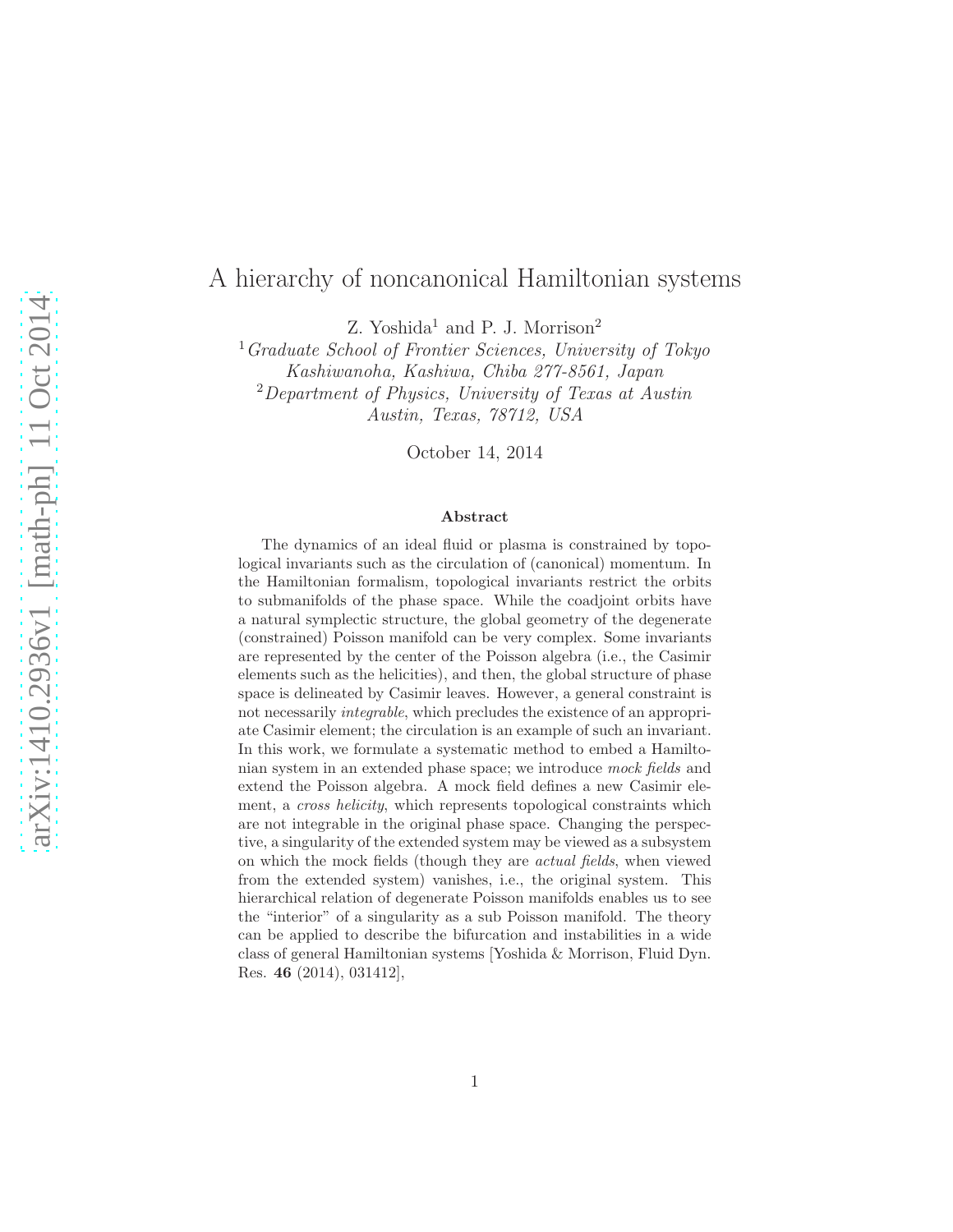#### 1 Introduction

The aim of this work is to delineate the topological constraints on an ideal fluid (or a plasma) by constructing Casimir elements and foliating the phase space; the state vector is constrained to move on a submanifold that is an intersection of the level-sets of the Casimir elements (which we call Casimir leaves).[\[1\]](#page-7-0) Casimir elements are the invariants (first integrals) of the Hamiltonian mechanics, but are not pertinent to symmetries of a specific Hamiltonian; instead, Casimir elements are the attributes of the underlying Poisson algebra.

The "integrability" of the determining equation of Casimir elements is the mathematical issue to be explored. A general constraint is not necessarily integrable, which precludes the existence of an appropriate Casimir element; the circulation is an example of such an invariant. In this work, we formulate a systematic method to embed a Hamiltonian system in an extended phase space; we introduce mock fields and extend the Poisson algebra. A mock field defines a new Casimir element, a *cross helicity*, which represents topological constraints which are not integrable in the original phase space (see Morrison[\[2\]](#page-7-1) for an early precursor to this idea.).

The singularities of the determining equation of Casimir elements are also of particular interest, which give rise to singular Casimir elements.[\[3,](#page-7-2) [4\]](#page-7-3) Viewing from the extended phase space, the original Poisson manifold is the singularity of the extended system. One can probe into the singularity (which contains an infinite number of degrees of freedom) by the help of the singular Casimir elements.

# 2 Noncanonical Hamiltonian system (Poisson algebra)

A general Hamiltonian system may be written as

$$
\frac{\mathrm{d}}{\mathrm{d}t}z = \mathcal{J}(z)\partial_z H(z),\tag{1}
$$

where  $z$  is the state vector, a member of the phase space  $X$  (here a Hilbert space endowed with an inner product  $\langle , \rangle$ ; in the later discussion,  $X$  will be a function space, and then we will denote the state vector by  $u$ ),  $H(z)$  is the Hamiltonian (here a real-valued functional on X),  $\partial_z$  is the gradient in X, and J is the Poisson operator. We allow  $\mathcal J$  to be a function of  $\boldsymbol{z}$  on X, and write it as  $\mathcal J(\boldsymbol{z})$ . We assume that the bilinear product

$$
\{F, G\} = \langle \partial_{\boldsymbol{z}} F(\boldsymbol{z}), \mathcal{J} \partial_{\boldsymbol{z}} G(\boldsymbol{z}) \rangle
$$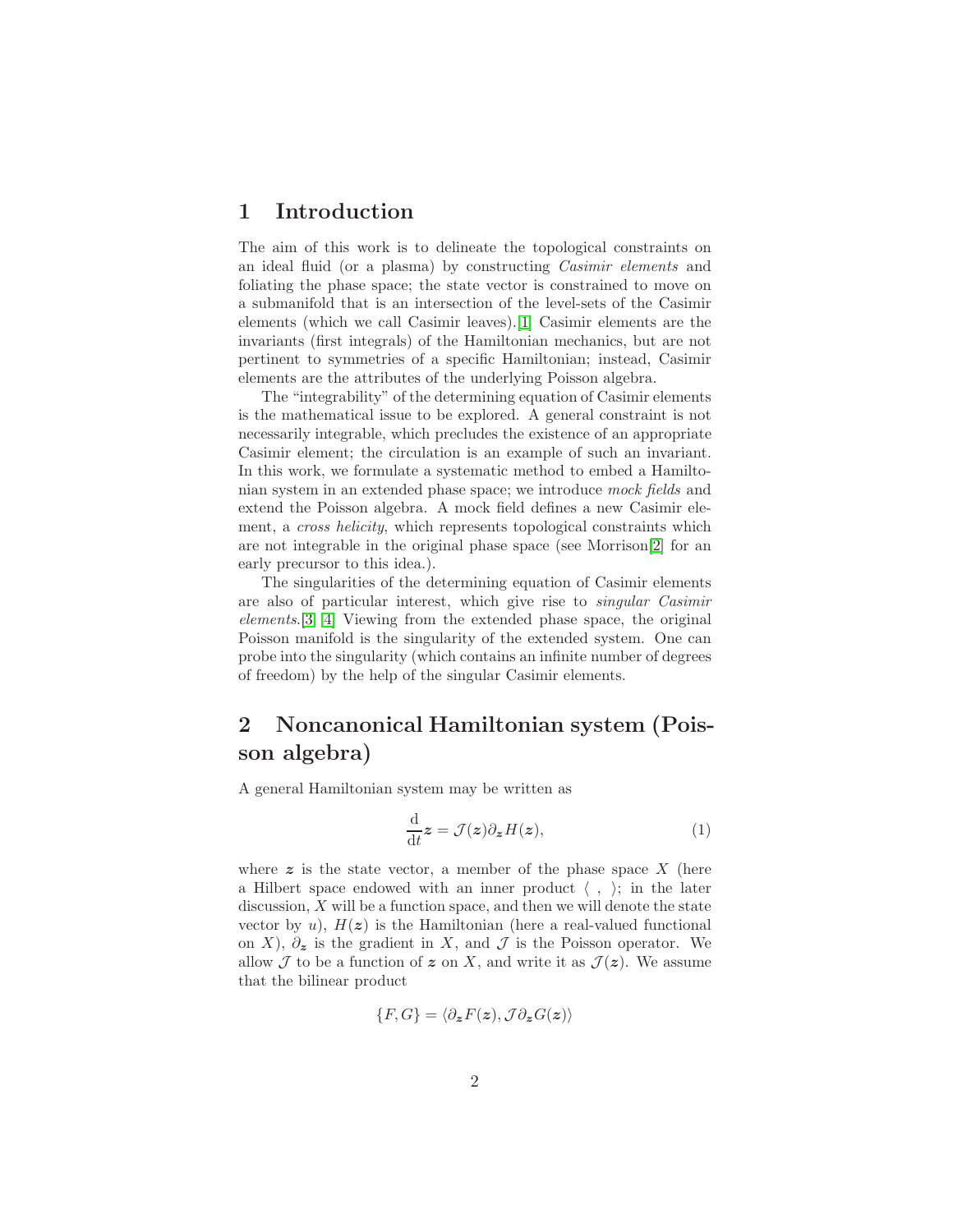is antisymmetric and satisfies the Jacobi identity; then  $\{ , \}$  is a Poisson bracket. By a "general Hamiltonian system" we mean a Poisson algebra  $C^{\infty}_{\{,\} \}(X)$ .

A canonical Hamiltonian system is endowed with a symplectic Poisson operator where

$$
\mathcal{J}_c = \left( \begin{array}{cc} 0 & I \\ -I & 0 \end{array} \right).
$$

However, our interest is in noncanonical systems endowed with Poisson operators  $\mathcal J$  that are inhomogeneous and degenerate (i.e., Ker( $\mathcal J(z)$ ) contains nonzero elements, and its dimension may change depending on the position in X). Since  $\mathcal J$  is antisymmetric,  $\text{Ker}(\mathcal J(z)) =$ Coker( $\mathcal{J}(z)$ ), and hence, every orbit is topologically constrained on the orthogonal complement of  $\text{Ker}(\mathcal{J}(z))$ .

A functional  $C(z)$  such that  $\{C, G\} = 0$  for all G is called a Casimir element (or an element of the center of the Poisson algebra). If  $\text{Ker}(\mathcal{J}) = \{0\}$ , the case for a canonical Hamiltonian system, then there is only a trivial element  $C = constant$  in the center. Evidently, a Casimir element  $C(z)$  is a solution to the differential equation

<span id="page-2-0"></span>
$$
\mathcal{J}(z)\partial_z C(z) = 0.\tag{2}
$$

When the phase space X has a finite dimension  $(n)$ ,  $(2)$  is a first-order partial differential equation. If  $\text{Ker}(\mathcal{J}(z))$  has a constant dimension  $\nu$ in an open set  $X_{\nu} \subseteq X$ , and  $n - \nu$  is an even number, we can integrate [\(2\)](#page-2-0) in  $X_{\nu}$  to obtain  $\nu$  independent solutions, i.e.,  $\text{Ker}(\mathcal{J}(z))$  is locally spanned by the gradients of  $\nu$  Casimir elements (Lie-Darboux theorem). The intersection of all Casimir leaves (the level-sets of Casimir elements) is the effective phase space, on which  $\mathcal{J}(z)$  reduces to a symplectic Poisson operator.

However, the general (global) integrability of [\(2\)](#page-2-0) is a mathematical challenge. Let us see a simple example that epitomizes the problems.

<span id="page-2-1"></span>**Example 1** Let us consider a two-dimensional system  $z = {}^{t}(x, y) \in$  $X=\mathbb{R}^2$  with

$$
\mathcal{J} = x \mathcal{J}_c.
$$

The plane  $x = 0$  is a singularity at which  $\text{Rank}(\mathcal{J})$  drops by two. The kernel of J consists of two eigenvectors:

$$
\text{Ker}(\mathcal{J}) = \{ \alpha_x \nu_x + \alpha_y \nu_y; \ \alpha_x, \alpha_y \in \mathbb{R} \},\
$$

$$
\begin{cases} \nu_x = \delta(x)e_x, \\ \nu_y = \delta(x)e_y. \end{cases}
$$
(3)

The first component  $\nu_x$  of the kernel is integrable to produce a singular Casimir element:

$$
\nu_x = \partial_{\mathbf{z}} C_{\text{ex}}(\mathbf{z}), \quad C_{\text{ex}}(\mathbf{z}) = Y(x),
$$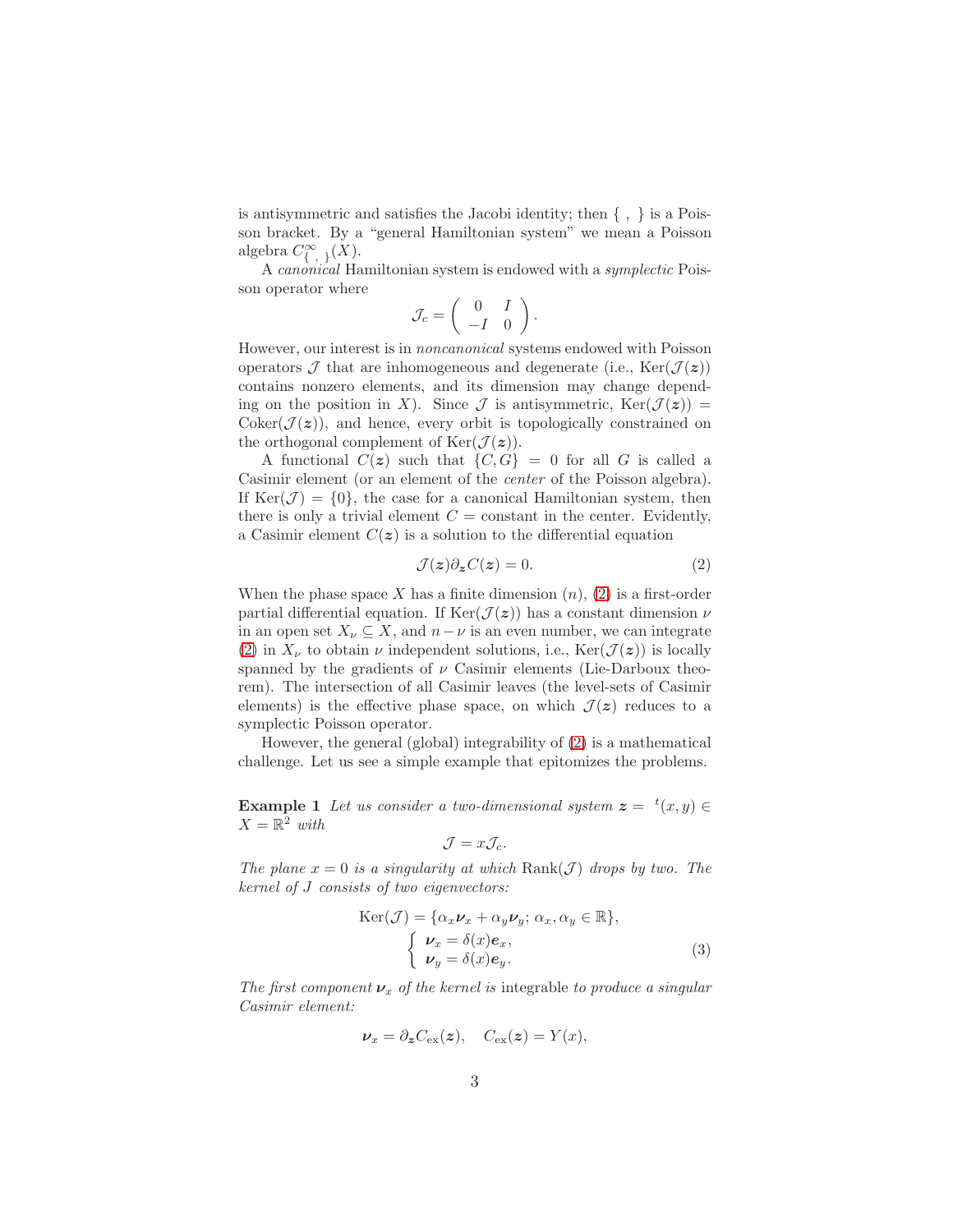where  $Y(x)$  is the Heaviside step function (with the gap filled). We call  $C_{\text{ex}}$  an exterior Casimir element. However, the second component  $\nu_y$  is not a closed 1-form, thus it is not representable as a gradient of some scalar function, i.e., we cannot integrate  $\nu_n$  to produce a Casimir element. Characterization of this odd element of  $\text{Ker}(\mathcal{J})$  is one of the main issues of this work.

The problems and our strategy of study are summarized as follows:

- 1. To see the essence of the problem, let us assume that  $X$  is a cotangent bundle  $T^*M$  of a finite-dimensional manifold  $M$ . Suppose that w is a non-zero element of  $\text{Ker}(\mathcal{J})$ . For  $w \in T^*M$  to be written as  $w = \partial_z C = dC$  with a Casimir element (0-form)  $C, w$  must be an exact 1-from (or, for local integrability, it must be a closed 1-form). This is a rather strong condition; one can easily construct a counter example that violates the integrability; see Example [1.](#page-2-1) Our strategy of improving the integrability of [\(2\)](#page-2-0) is to embed the Poisson manifold in higher-dimensional spaces; by adding extra components to  $w$ , we may make it exact in a higher-dimension space.
- 2. The point where the rank of  $\mathcal{J}(z)$  changes is a singularity of [\(2\)](#page-2-0), from which singular (hyperfunction) solutions are generated.[\[4\]](#page-7-3) However, the hyperfunction Casimir elements fall short of spanning  $\text{Ker}(\mathcal{J})$ ; see Example [1.](#page-2-1) This problem of "Casimir deficit" suggests that the interior of the singularity cannot be well described by hyperfunctions (which are, in fact, the cohomology class of the sheaf of holomorphic functions). We may yet describe the interior of the singularity as a subsystem (or, a Poisson submanifold), on which a non-integrable element of  $\text{Ker}(\mathcal{J})$  may be integrable to define a Casimir element of a "reduced" Poisson operator.
- 3. Because models of fluids and plasmas are formulated on an infinitedimensional phase space, we have to develop an infinite-dimensional theory. For these systems [\(2\)](#page-2-0) is a functional differential equation, and a singularity may cause an infinite-dimensional rank change. The reader is referred to Yoshida, Morrison & Dobarro[\[3\]](#page-7-2) for an example of a singular Casimir element generated by singularities in a function space.

## 3 A hierarchy of vortex dynamics systems

In Table [1](#page-4-0) we compare the Hamiltonian formalisms of well-known examples of two-dimensional vortex dynamics systems.[\[5,](#page-7-4) [6\]](#page-7-5). We denote by  $\omega = -\Delta\varphi$  the vorticity with  $\Delta$  being the Laplacian and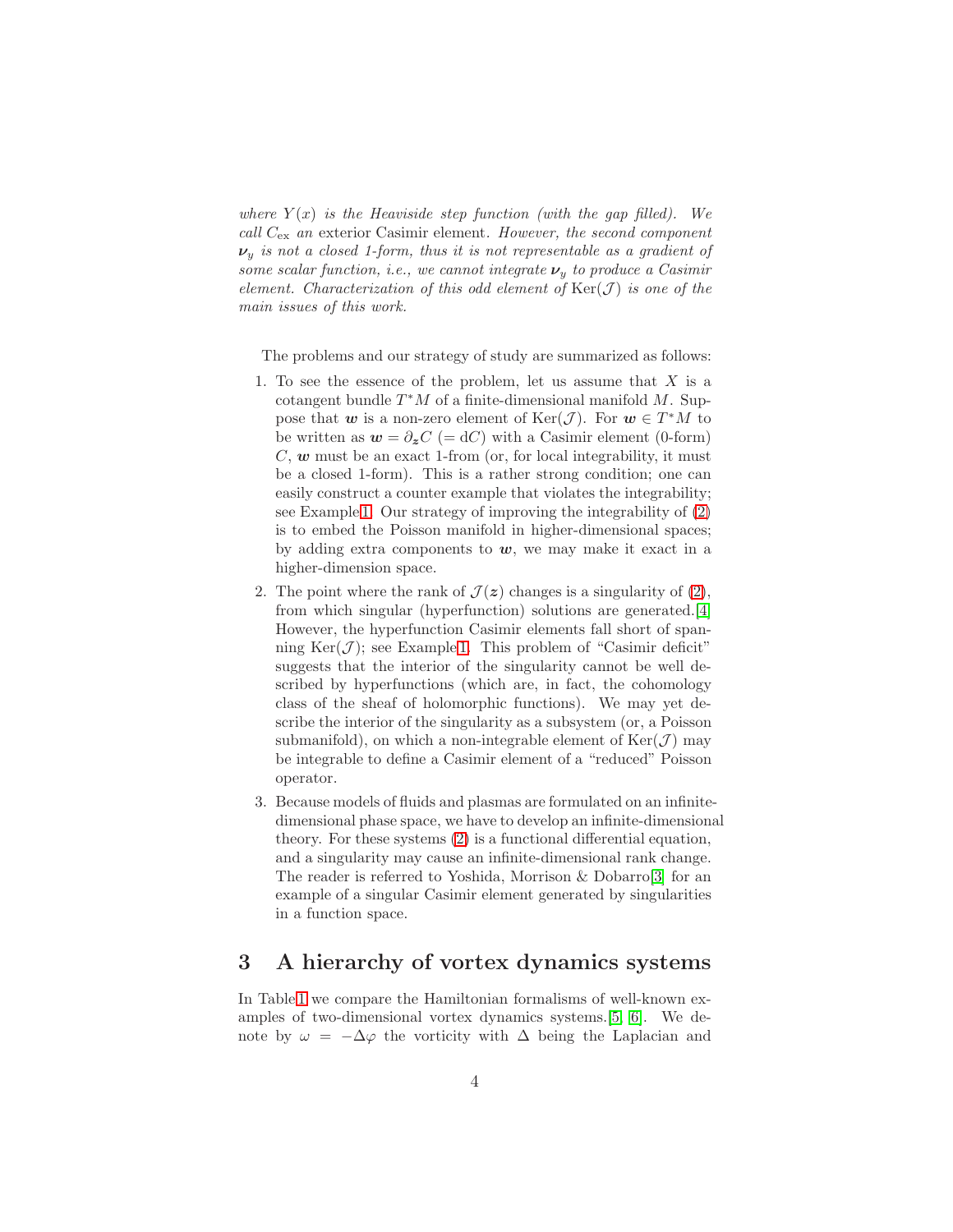<span id="page-4-0"></span>

| system | state vector                 | Poisson operator                                                                                       |
|--------|------------------------------|--------------------------------------------------------------------------------------------------------|
|        | $\left( \frac{1}{2} \right)$ | $\mathcal{J}_{\rm I} =  \omega, \circ $                                                                |
|        | $\eta$                       | $[\omega, \circ]$<br>$[\psi, \circ]$<br>$[\psi, \circ]$<br>$\mathcal{J}_\text{II}=$                    |
| (III)  | (1)                          | $[\omega,\circ] \quad [\psi,\circ]$<br>$ \psi, \circ $<br>$\mathcal{J}_{\rm III} =$<br>$[\psi, \circ]$ |

Table 1: Hierarchy of two-dimensional vortex systems. Here  $[a, b]$  =  $\partial_y a \partial_x b - \partial_x a \partial_y b.$ 

 $\varphi \in H_0^1(\Omega) \cap H^2(\Omega)$  for the two-dimensional Eulerian velocity field  $\mathbf{V} = {}^{t}(\partial_y \varphi, -\partial_x \varphi)$ . Given a Hamiltonian

$$
H_{\rm E}(\omega) = -\frac{1}{2} \int d^2 x \, \omega \, (\Delta^{-1} \omega),
$$

the system (I) is the vorticity equation for Eulerian flow,

$$
\partial_t \omega + \mathbf{V} \cdot \nabla \omega = 0.
$$

The Casimir elements of the system (I) are

$$
C_0 = \int \mathrm{d}^2 x \, f(\omega),
$$

where  $f$  is an arbitrary  $C^2$  function.

If  $\psi$  is the Gauss potential of a magnetic field, i.e.,  $\boldsymbol{B} = {}^{t}(\partial_y \psi, -\partial_x \psi)$ , and the Hamiltonian is

$$
H_{\rm RMHD}(\omega,\psi) = -\frac{1}{2} \int d^2x \, \left[ \omega \left( \Delta^{-1} \omega \right) + \psi \left( \Delta \psi \right) \right],
$$

the system (II) is the reduced MHD system,

$$
\partial_t \omega + \mathbf{V} \cdot \nabla \omega = \mathbf{J} \times \mathbf{B},
$$
  

$$
\partial_t \psi + \mathbf{V} \cdot \nabla \psi = 0.
$$

In the system  $(II)$ ,  $C_0$  is no longer a constant of motion, being replaced by

$$
C_1 = \int d^2x \,\omega g(\psi),
$$
  

$$
C_2 = \int d^2x f(\psi).
$$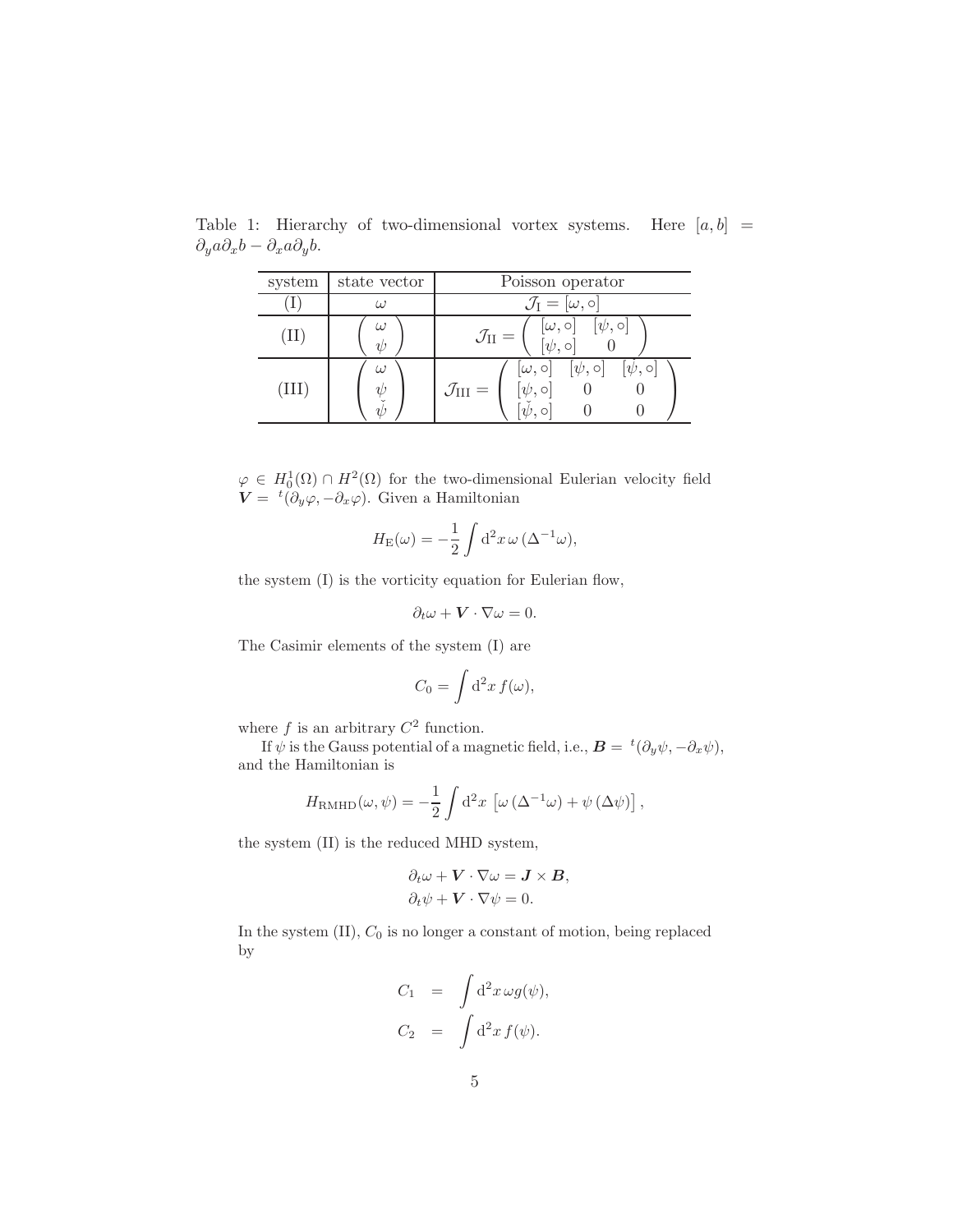However, if the Hamiltonian H is independent of  $\psi$ , the dynamics of  $\omega$  is unaffected by  $\psi$ , while both  $\omega$  and  $\psi$  obey the same evolution equation. Then, we call  $\psi$  a mock field which can be chosen arbitrarily without changing the dynamics of the *actual field*  $\omega$ . At the special choice of  $\psi = \omega$ , both  $C_1$  and  $C_2$  evaluate as  $C_0$ , i.e.,  $C_0$  is subsumed by  $C_1$  (so-called cross helicity)[\[7\]](#page-7-6) and  $C_2$  as their special value (indeed,  $C_1$  and  $C_2$  carry more information about system (I); in Sec. [4,](#page-5-0) we will see how the mock field probes the topological constraints). The constancy of  $C_0$  is, then, due to the symmetry  $\partial_{\psi}H = 0$ . A modification of the Hamiltonian to involve  $\psi$  destroys the constancy of  $C_0$ ; the electromagnetic interaction is a physical example of such a modification.

We can extend the phase space further to obtain a system (III) by adding another field  $\dot{\psi}$  that obeys the same evolution equation as  $\psi$ . In the reduced MHD system,  $\dot{\psi}$  is a mock field, i.e., it does not have a direct physical meaning; however, in the original RMHD context such a field physically correspond to the pressure in the high-beta MHD model.[\[5\]](#page-7-4) The Casimir elements of this further extended system are

$$
C_2 = \int d^2x f(\psi),
$$
  
\n
$$
C_3 = \int d^2x h(\psi \psi),
$$
  
\n
$$
C_4 = \int d^2x \check{f}(\check{\psi}).
$$

<span id="page-5-0"></span>Replacing  $C_1$ , we obtain new Casimir elements  $C_3$  and  $C_4$ .

#### 4 Integrability of topological constraints

An interesting consequence of extending the system from (I) to (II) is found in the *integrability* of the  $\text{Ker}(\mathcal{J}_I)$ . In (I),

$$
Ker(\mathcal{J}_I(\omega)) = \{\psi; [\omega, \psi] = 0\},\
$$

which implies that  $\psi$  and  $\omega$  are related, invoking a certain scalar  $\zeta(x, y)$ , by

$$
\psi = \eta(\zeta), \quad \omega = \xi(\zeta). \tag{4}
$$

As far as  $\xi$  is a monotonic function, we may write  $\psi = \eta(\xi^{-1}(\omega))$ , which we can integrate to obtain the Casimir element  $C_0(\omega)$  with  $f(\omega)$ such that  $f'(\omega) = \eta(\xi^{-1}(\omega))$ . Other elements of  $\text{Ker}(\mathcal{J}_I(\omega))$  that are given by nonmonotonic  $\xi$  are not integrable to define Casimir elements. Yet, we can integrate such elements as  $C_1(\omega, \psi)$  in the extended space of (II). In fact, every member of  $\text{Ker}(\mathcal{J}_I(\omega))$  can be represented as  $\partial_{\omega}C_1 = q(\psi)$  by choosing  $\psi$  in Ker( $\mathcal{J}_I(\omega)$ ).

Similarly, in the system (II), we encounter the deficit of the Casimir element  $C_2 = \int d^2x f(\psi)$  in covering all elements  ${}^t(0, \chi) \in \text{Ker}(\mathcal{J}_\text{II}(\omega, \psi))$ such that  $[\psi, \chi] = 0$ . By the help of a mock filed  $\check{\psi}$ , we can integrate every element of  $\text{Ker}(\mathcal{J}_{II}(\omega, \psi))$  as  $C_3$ .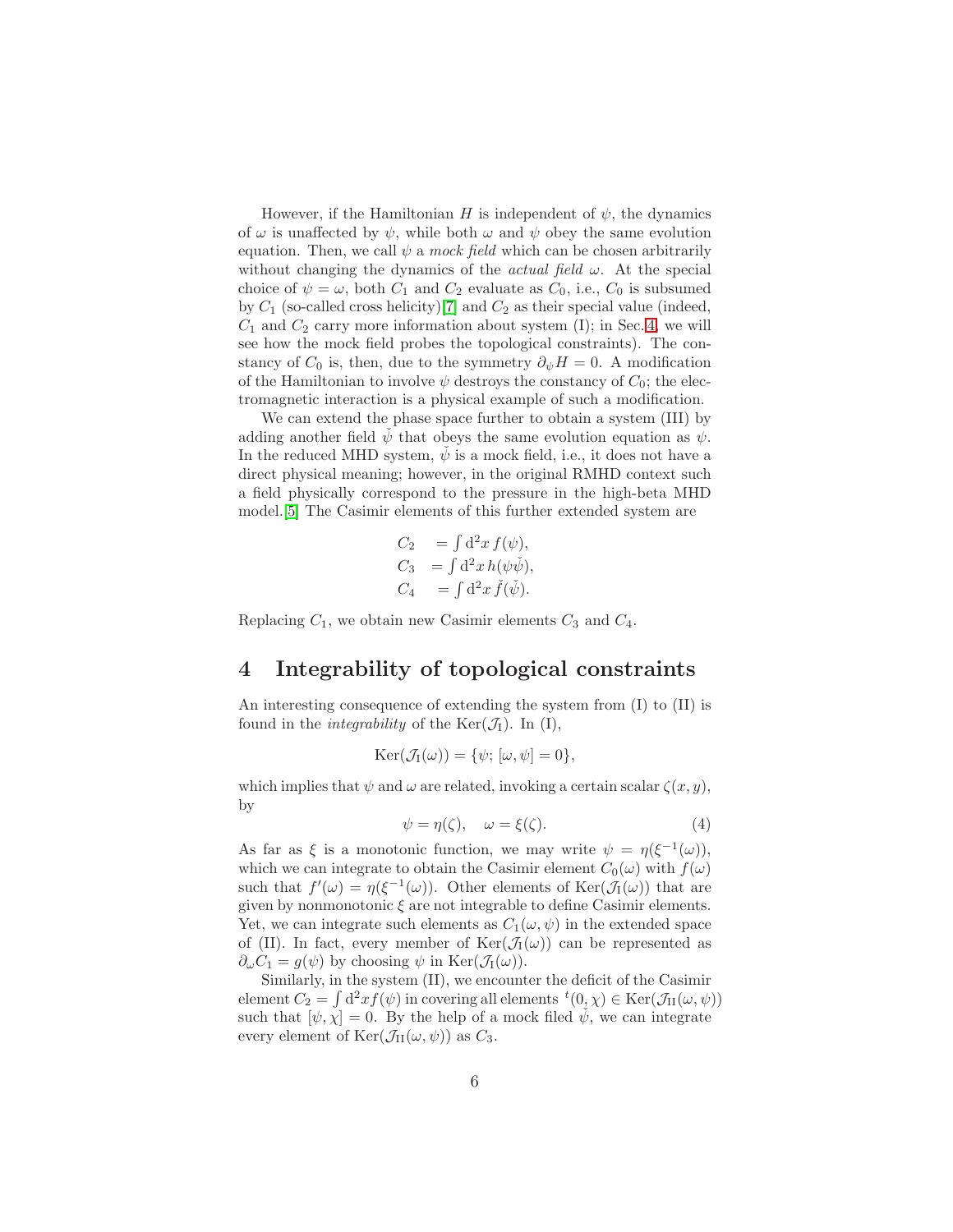### 5 Submanifold of singularity

In the preceding section, we extended the phase space to improve the integrability of the topological constraints (kernel elements). Here we reverse the perspective, and see the "singularity" as a submanifold of a larger system. We will introduce a new notion of exterior Casimir elements and interior Casimir elements; the former is a hyperfunction that identifies the singularity as a cohomology, while the latter turns out to be a Casimir element of the subsystem, which is invisible in the larger (extended) system.

Let us start with the system (II). Apparently, the rank of  $\mathcal{J}_{II}$  drops (by infinite dimension) at the submanifold  $\psi = 0$ . This singularity is a leaf of the singular Casimir element (which we call an exterior Casimir element)

$$
C_{\text{ex}} = Y(||\psi||^2),
$$

where  $\|\psi\|^2 = \int dx^2 |\psi|^2$ . Notice that  $C_{\text{ex}}$  is a special singular form of the Casimir element  $C_2(\psi)$ . This hyperfunction Casimir element has only one leaf  $\psi = 0$  (i.e., the equation  $C_{\text{ex}} = c$  has a solution, iff  $c \in (0, 1)$ , and then the level-set is the singularity  $\psi = 0$ , in marked contrast to other regular Casimir elements that densely foliate the phase space.

At the singularity  $\psi = 0$ ,  $C_{\text{in}} = \int dx^2 f(\omega)$  satisfies (denoting the state vector by  $u = {}^{t}(\omega, \psi)$ 

$$
\mathcal{J}_{\mathrm{II}} \partial_u C_{\mathrm{in}}|_{\psi=0} = 0.
$$

Notice that  $C_{\text{in}}$  is nothing but the Casimir element  $C_0$  of the system (I), which, however, is not a Casimir element of the system (II).

From these observations, we draw the following conclusion: a singularity of a Hamiltonian system (where  $Rank(\mathcal{J})$  drops) defines a submanifold, on which one can introduce a sub Hamiltonian system. The Casimir elements of the subsystem convert into the interior Casimir elements of the larger system. Simultaneously, the submanifold is identified as a singular leaf of the exterior Casimir element which is the hyperfunction of the cross helicity describing the coupling of the submanifold and the mock fields. The pair of the interior and exterior Casimir elements constitute singular Casimir elements.

#### 6 Conclusion

By embedding a Poisson manifold of a noncanonical Hamiltonian system into a higher-dimensional phase space, we can delineate topological structures within a simpler picture. Here we invoked the twodimensional vortex systems to explain the systematic method of constructing a hierarchy of Poisson manifolds; we introduce mock fields